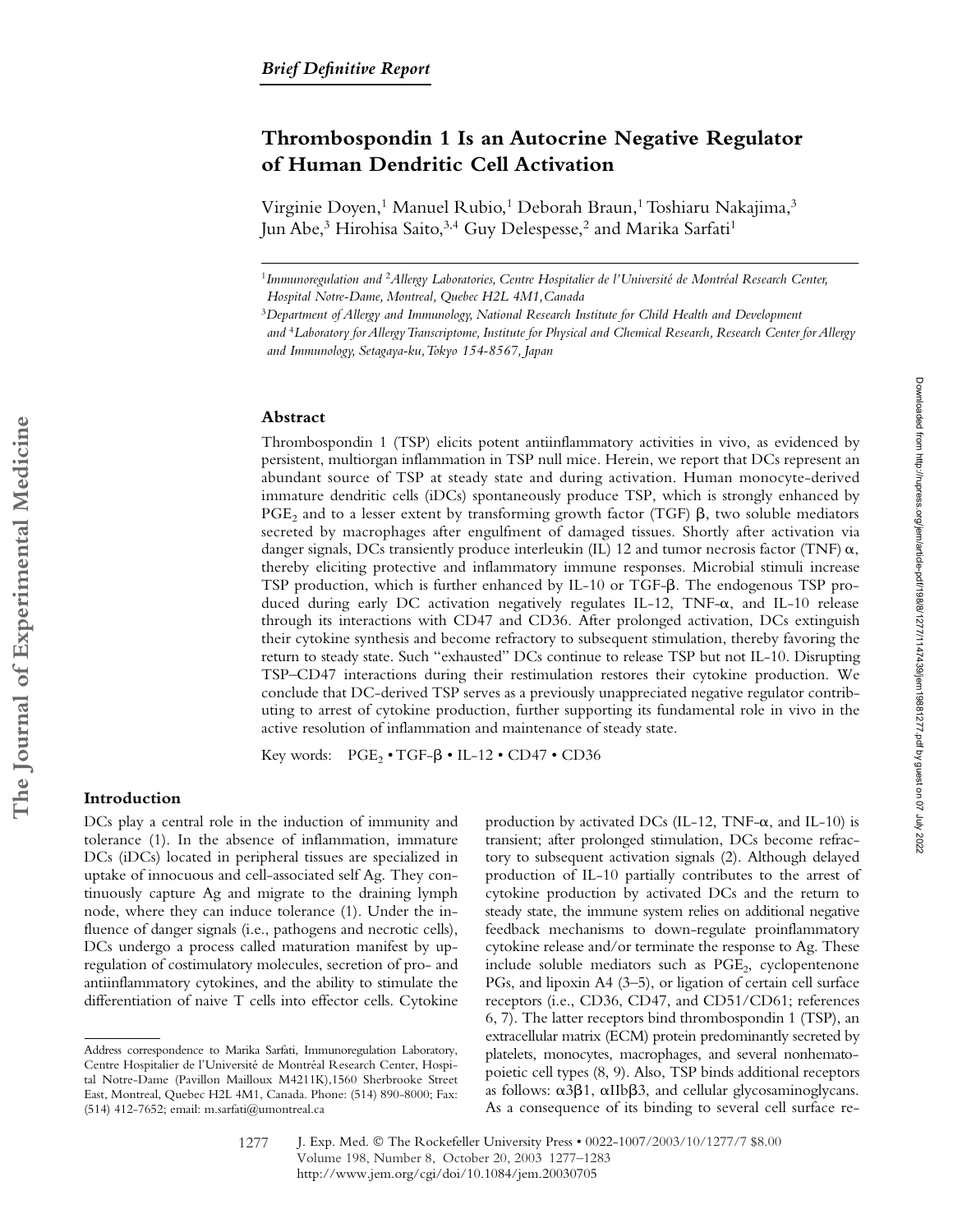The Journal of Experimental Medicine

ceptors, TSP exerts myriad effects on cell function, which sometimes appear to be contradictory (10, 11). Some studies have shown that TSP promotes cell migration, cell adhesion, and T cell activation (for reviews see references 10 and 12). It inhibits angiogenesis, cell migration, and T cell activation, and promotes apoptosis (for reviews see references 10 and 12). Notably, TSP is composed of several distinct structural domains that specifically interact with a range of cellular receptors differentially expressed by a variety of cells (12), which could explain its broad spectrum of biological activities. Nevertheless, TSP displays predominantly antiinflammatory activities in vivo as strongly suggested by the inflammatory phenotype of TSP null mice (13).

We reported previously that CD47 ligation by anti-CD47 monoclonal antibodies or by TSP selectively down-regulates IL-12 production by monocytes. Moreover, CD47 ligation inhibits DC phenotypic maturation and cytokine release while leaving TGF<sub>B</sub> secretion intact (7, 14). Although TSP is a major activator of TGF- $\beta$ , which itself prevents DC maturation, the TSP inhibitory effect on APCs was shown to be independent of both TGF- $\beta$  and IL-10 (7, 13, 15). Here, we demonstrate that iDCs express and secrete TSP, and show that TSP production is regulated by soluble mediators and maturation signals. Our results also support the negative regulatory effects of DC-derived TSP on cytokine release (i.e., IL-12, TNF- $\alpha$ , and IL-10) through interactions with CD36 and CD47 during early DC activation. Interestingly, only TSP–CD47 interactions appear to contribute to refractoriness of fully mature DCs to additional activation signals, suggesting an active role for TSP in the resolution of the inflammatory response after an environmental insult.

### **Materials and Methods**

*Dendritic Cell Preparation and Culture Conditions.* Peripheral blood mononuclear cells were isolated by density gradient centrifugation of heparinized blood from healthy volunteers with Lymphoprep (Nycomed). Monocytes were enriched by cold aggregation, followed by T and NK depletion as reported previously (14). Monocyte purity was shown to be  $>95\%$  CD14<sup>+</sup> cells by flow cytometry. Human monocyte-derived iDCs were prepared exactly as described previously (16). Every other day, two thirds of culture medium was replaced by fresh medium (RPMI 1640 10% FCS supplemented with 2 mM glutamine, 1 mM sodium pyruvate, 10 mM hepes, 100 IU penicillin, and 100  $\mu$ g/ml streptomycin, containing GM-CSF and IL-4); nonadherent cells were harvested at day 5 to obtain iDCs. Mature DCs (mDCs) were generated after stimulation of iDCs ( $0.5 \times 10^6$ /ml) in complete HB101 medium (Irvine Scientific) or complete medium (RPMI 1640 10% FCS containing low TSP levels  $\leq 30$  ng/ml]) for the indicated periods of time. DCs were activated by *Staphylococcus aureus Cowan* I strain (SAC; 0.0025%) (wt/vol; Pansorbin; Calbiochem), 1  $\mu$ g/ml LPS or CD40-L L-transfectants (or 1  $\mu$ g/ ml sCD40-L and 500 U/ml IFN- $\gamma$ ). IL-10 and TGF- $\beta$  were used at 10 ng/ml and purchased from R&D Systems, and PGE<sub>2</sub> was used at 100 nM (Sigma-Aldrich). Neutralizing anti-TSP mAbs III (clone 6.7) and I (clone A4.1) obtained from Lab Vision and control mAbs (IgG1 and IgM; Sigma-Aldrich) were used at 10  $\mu$ g/ml. To examine DC exhaustion, mDCs were washed, counted, and restimulated overnight with L-transfectants CD40-L or sCD40-L and IFN- $\gamma$  in RPMI 1640 10% FCS.

*GeneChip Expression Analysis.* Human genome-wide gene expression was examined with the Human Genome U133A probe array (GeneChip; Affymetrix, Inc.), which contains the oligonucleotide probe set for  $\sim$ 22,000 full-length genes, according to the manufacturer's protocol. Total RNA was extracted from  $\sim$  5  $\times$  10<sup>6</sup> cells. Double-stranded cDNA was synthesized by means of Superscript Choice system (Life Technologies) and a T7-(dt)24 primer (Amersham Biosciences). The cDNA was subjected to the in vitro transcription in the presence of biotinylated nucleoside [Q]triophosphate by means of a BioArray High Yield RNA Transcript labeling kit (Enzo Diagnostics). The biotinylated cRNA was hybridized with a probe. After washing, the hybridized biotinylated cRNA was stained with PE-streptavidin (Molecular Probes) and scanned with an HP Gene Array Scanner (Affymetrix, Inc.). The fluorescence intensity of each probe was quantified with a computer program (Suite 4.0; Affymetrix, Inc.).



**Figure 1.** Immature and mature DCs express TSP.  $0.5 \times 10^6$ /ml monocyte-derived iDCs were cultured for 48 h (A) or the indicated time (B) in the absence or presence of 1  $\mu$ g/ml LPS or 0.0025% SAC. Cells were permeabilized, fixed, and stained for intracellular TSP as described in Materials and Methods. (A) TSP staining is depicted as follows: iDCs (left, thick line); iDCs (middle, thin line) versus  $iDCs + LPS$  (thick line); and  $iDCs$  (right, thin line) versus  $iDCs + SAC$  (thick line). (dotted lines) Isotype control mAb. Data are from one representative experiment out of three (A) and out of five (B).

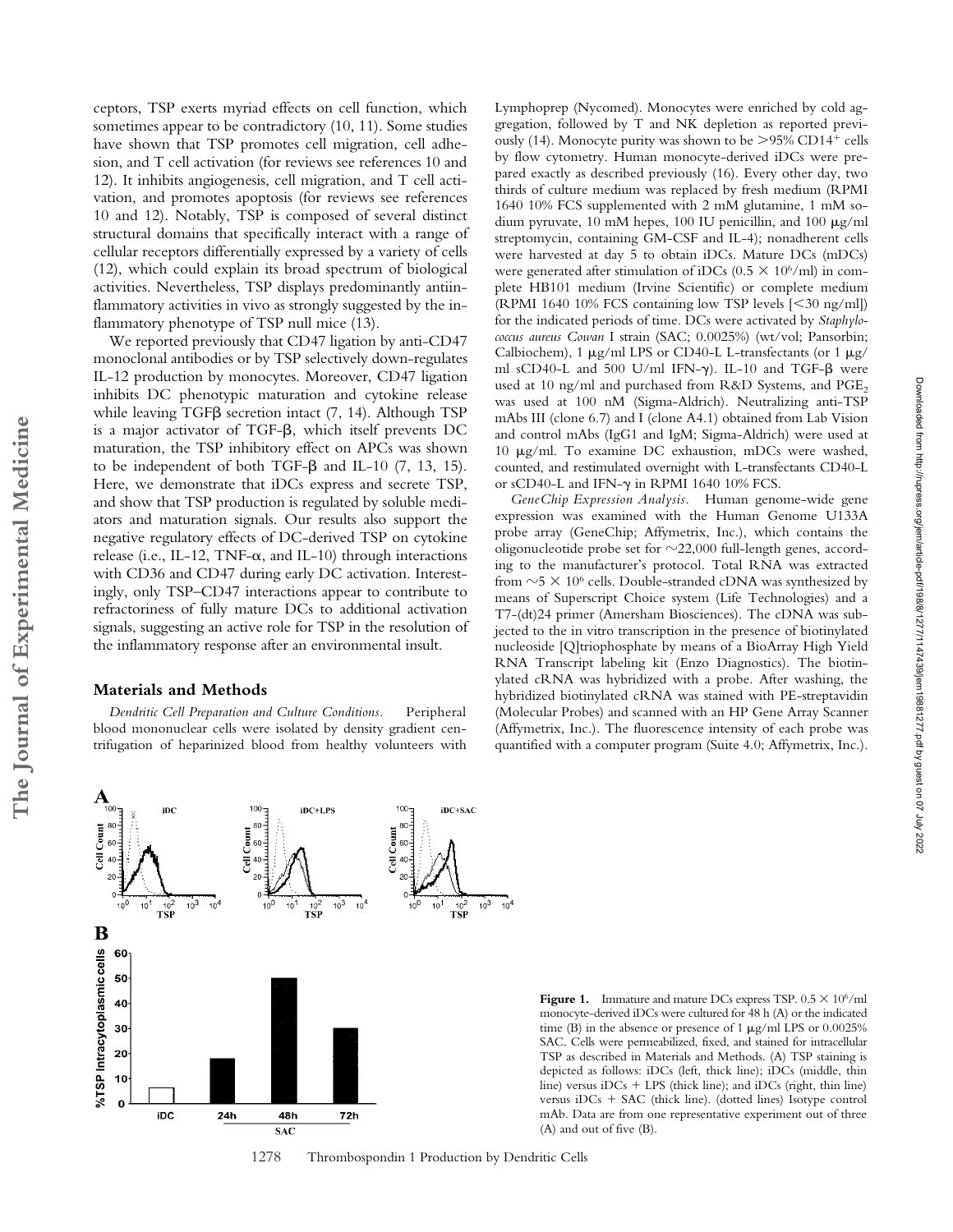*Flow Cytometric Analysis.* The phenotypes of iDCs and mDCs were determined by direct staining with PE-CD86 (clone BU63) and FITC-CD83 (clone HB15e; Becton Dickinson). A threestep procedure was used for intracytoplasmic detection of TSP. In brief, brefeldin A was added for the last 5 h of the culture; DCs were permeabilized with 0.5% saponin and fixed for 5 min with 0.1% paraformaldehyde. Cells were incubated with 2  $\mu$ g/ml anti-TSP mAb (clone 6.7 or A3; Lab Vision) for 30 min at 4°C, followed by biotinylated goat anti-mouse IgG  $+$  IgM (1/500; Biosource International) for 30 min and stained with streptavidin-PE (Becton Dickinson). Stained cells were analyzed with a FACScalibur™ (Becton Dickinson).

 $Cytokine Measurement.$  IL-12p70, TNF- $\alpha$ , and IL-10 release were assessed by two-site sandwich ELISA as described previously (7). The sensitivity of the assays was 6 pg/ml for IL-12 and 50 pg/ ml for the other cytokines. For TSP measurement, plates were coated overnight with  $0.5 \mu g/ml$  anti-TSP mAb (clone P10; Chemicon) and blocked with PBS containing 2% BSA and 0.1% Tween 20 for 2 h. After washing,  $100-\mu l$  samples diluted in HB101 medium were added overnight. TSP purified from platelets (Calbiochem) was used as a standard. Plates were washed and incubated with detection polyclonal rabbit anti-TSP Ab (Calbiochem) and developed by HRPO-labeled mouse anti–rabbit IgG and substrate. The sensitivity of the assay was 10 ng/ml.

# **Results**

*Immature and Mature DCs Synthesize TSP.* TSP produced by macrophages facilitates the phagocytosis of apoptotic cells by establishing a molecular bridge between the phagocyte and the dying cell (17, 18). The iDC is another Ag-presenting cell specialized in the uptake of apoptotic cells, and is the only cell type capable of cell-associated Ag cross-presentation to naive T cells. Therefore, we postulated that iDCs could represent an additional source of TSP. Our initial microarray analysis performed on iDCs isolated from five donors revealed the constitutive presence of TSP transcript and its up-regulation by SAC  $(\sim]11\text{-fold})$ and LPS ( $\sim$ 8-fold) stimulation. By using two complementary experimental approaches (intracellular staining and ELISA), we demonstrated that TSP is secreted spontaneously by iDCs and that its production is significantly increased during DC maturation. First, we confirmed that DCs express TSP by intracellular staining (Fig. 1). Indeed, the staining reveals that TSP is readily detected in the whole population of unstimulated iDCs. Engagement of toll-like receptors (TLR) 4 or 2, by LPS and SAC respectively, significantly increases TSP expression (Fig. 1 A) with maximum levels observed after 48 h of stimulation (Fig. 1 B,  $P < 0.05$ ,  $n = 5$ ). TSP is hardly detectable in nonpermeabilized cell preparations, indicating that the vast majority of TSP is located intracellularly and not on the cell surface (unpublished data). Second, the measurement of TSP in the culture supernatant of unstimulated and maturing DCs confirmed that TSP is indeed secreted by DCs (Fig. 2). TSP production is strongly increased during DC maturation in response to T cell–dependent or TLR-mediated activation signals (Fig. 2 A,  $P < 0.05$ ,  $n = 9$ ). The levels of spontaneous TSP production plateau between 48 h and 72 h (Fig. 2 B). Kinetic studies indicate that TSP production by maturing DCs is delayed when compared with that of IL-12 and TNF- $\alpha$ , but simultaneous with that of IL-10 (Fig. 2, B and C). These data establish that DCs are an abundant source of TSP in the steady state and that production can be enhanced by inflammatory signals.

*Soluble Mediators Regulate TSP Production by Immature and Activated DCs.* TSP potentiates the phagocytosis of apoptotic cells by macrophages, leading to the up-regulation of TGF- $\beta$  and PGE<sub>2</sub> production by these cells (17, 18). Therefore, we examined whether  $PGE_2$ , TGF- $\beta$ , or IL-10, each of which exhibits well-established antiinflammatory properties, would in turn modulate TSP production by immature and maturing DCs. As shown in Fig. 3, TGF- $\beta$  but not IL-10 significantly increases TSP production by iDCs (Fig. 3 A). In contrast, both cytokines both significantly potentiate TSP production after 24 h of stimulation by SAC (Fig. 3 B). This enhancing effect is no longer observed after 48 h, when TSP levels reach a plateau (unpublished data).



Figure 2. TSP secretion by activated DCs. (A) Monocyte-derived iDCs were cultured for 24 h in the absence or presence of LPS, SAC, or L-CD40L  $+$  IFN- $\gamma$ . TSP production was determined in the culture supernatants by ELISA (sensitivity, 10 ng/ml). Data are from one representative experiment out of three. (B and C) Kinetics of cytokine production by SAC-activated DCs. Monocyte-derived iDCs were cultured for the indicated periods of time in the absence or presence of SAC. IL-12, TNF- $\alpha$ , IL-10, and TSP production was determined by ELISA. Data are from one representative experiment out of three.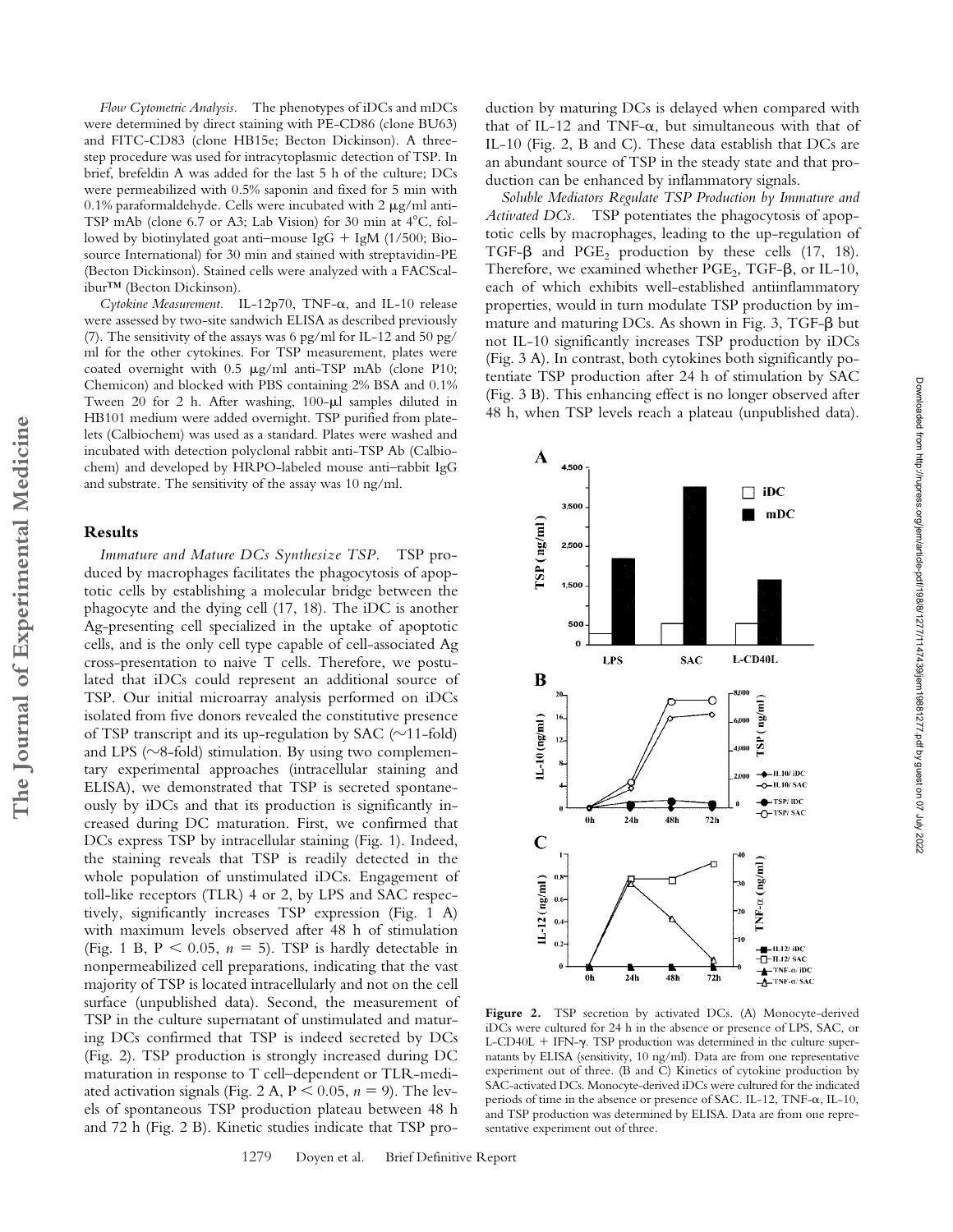

tion by DCs. (A and B) Monocyte-derived iDCs were cultured for 24 h in the absence or presence of SAC with or without IL-10 or TGF- $\beta$ . TSP production was determined by ELISA and TSP levels expressed in fold increase compared with iDCs. Mean  $\pm$  SEM of five experiments (paired Student's  $t$  test;  $^*$ ,  $P < 0.05$ ). (C and D) Monocytederived iDCs were cultured for 24 h in the absence or presence of SAC with or without 100 nM PGE<sub>2</sub>. TSP and IL-12, TNF- $\alpha$  production was determined by ELISA. (C) TSP levels expressed in fold increase as in A and B. (D) IL-12 and TNF- $\alpha$  levels expressed as percentage of control response (100%, cytokine production by activated DCs). Mean  $\pm$ SEM of five experiments (paired Student's *t* test; \*\*, P 0.01). (E) Dose-response curve of  $PGE<sub>2</sub>$  effect on TSP secretion by iDCs. (F) Effect of 100 nM  $PGE_2$  on intracytoplasmic TSP expression by iDCs. (thin line) TSP staining of iDCs. (thick line) iDCs  $+$  PGE<sub>2</sub>. (dotted line) Control mAb. Data are from one representative experiment out of three for E and F.

**Figure 3.** IL-10, TGF- $\beta$ , and  $PGE_2$  enhance TSP secre-

Strikingly, PGE<sub>2</sub> increases the release of TSP by iDCs by 50-fold (Fig. 3 C) and 1-nM physiological concentrations of PGE<sub>2</sub> are sufficient to increase TSP production (Fig. 3) E); this enhancing effect is confirmed by intracytoplasmic staining (Fig.  $3$  F). PGE<sub>2</sub> further potentiates TSP secretion by activated DCs (Fig. 3 C), whereas it significantly downregulates IL-12 and TNF- $\alpha$  release (Fig. 3 D).

**The Journal of Experimental Medicine**

The Journal of Experimental Medicine

We conclude that antiinflammatory molecules, including  $\mathrm{PGE}_{2,}$  IL-10, and TGF- $\beta$ , provide a positive signal for TSP secretion by both iDCs and activated DCs. Because exogenous TSP reportedly down-modulates DC maturation (7), next we examined the role of endogenous TSP in the regulation of cytokine production.

*Endogenous TSP Secretion Renders Fully Mature DCs Refractory to Further Activation.* TSP can potentially use two pathways to decrease proinflammatory cytokine release by maturing DCs. Ligation of CD36 and CD47, two TSP receptors on DCs, by their respective mAbs reportedly impairs IL-12 secretion (6, 7). Therefore, we attempted to block TSP binding to CD36 or CD47 at an early stage of DC activation by adding neutralizing anti-TSP mAbs together with a TLR activation signal. We found that anti-TSP mAb III and I, which interfere with the binding of TSP to CD47 and CD36 respectively, enhance TNF- $\alpha$ , IL-12, and IL-10 synthesis in response to SAC or in re-

sponse to  $CD40L$  plus IFN- $\gamma$  stimulation (Fig. 4 A and not depicted). It is worth noting that these mAbs do not by themselves modulate the expression of costimulatory molecules or affect the ability of DCs to stimulate the proliferation of allogeneic naive T cells (unpublished data). This indicates that endogenous TSP negatively regulates pro- and antiinflammatory cytokine release during DC maturation.

Next, we examined the possible role of endogenous TSP in DC exhaustion. DCs were cultured for 48 h with SAC (or LPS plus IFN- $\gamma$ ), washed, and restimulated for 24 h with L-CD40L transfectants and IFN- $\gamma$  (to mimic T cell interactions) in the presence or absence of the two different neutralizing anti-TSP mAbs (Fig. 4 B). As reported previously by Langenkamp et al. (2), DCs have almost extinguished their cytokine release after 48-h maturation in response to secondary stimulation, resulting in the state referred to as exhaustion. Interestingly, we found that exhausted DCs still produced large amounts of TSP (ranging from 1,320 to 3,890 ng/ml;  $n = 5$ ). Interruption of TSP– CD47 interactions (by anti-TSP mAb III) allows DCs to recover their ability to secrete cytokines. This is not the case with anti-TSP mAb I (i.e., inhibiting binding of TSP to CD36) nor with neutralizing anti–IL-10 mAb (unpublished data). The differential effect of the two anti-TSP mAbs can be partly explained by the loss of CD36 contrast-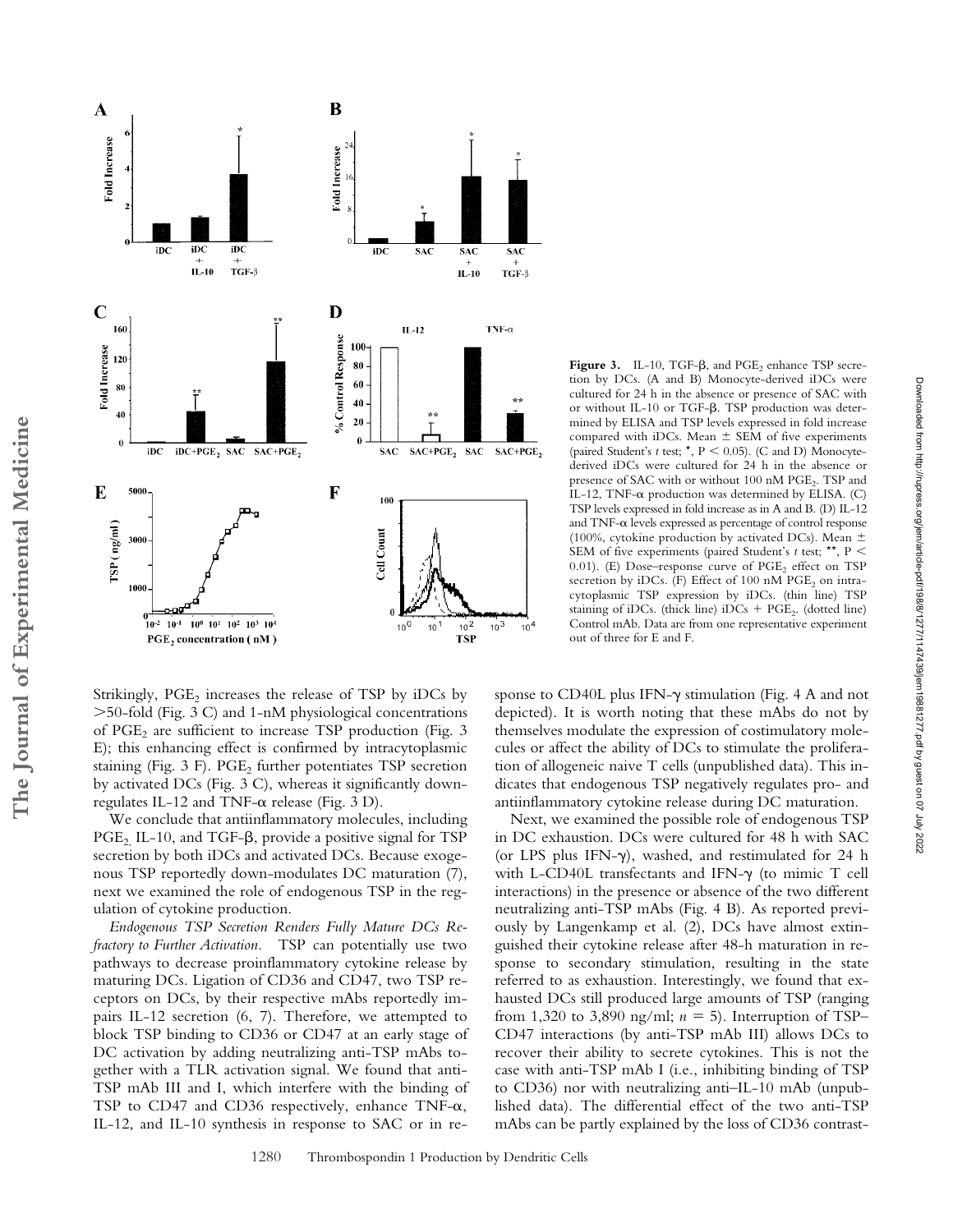

**Figure 4.** Endogenous TSP negatively regulates cytokine release and mediates DC exhaustion. (A) Monocyte-derived iDCs were activated with SAC for 48 h in the presence of neutralizing anti-TSP mAbs or respective control mAbs (10  $\mu$ g/ml). Anti-TSP mAb III selectively interferes with TSP–CD47 interactions and anti-TSP mAb I with TSP–CD36 interactions. Data are from one representative experiment out of six. (B) Monocyte-derived iDCs were cultured for 48 h with SAC, washed, and restimulated for 24 h with L-CD40L transfectants

Downloaded from http://rupress.org/jem/article-pdf/198/8/1277/1147439/jem19881277.pdf by guest on 07 July 2022

Downloaded from http://rupress.org/jem/article-pdf/198/8/1277/1147439/jem19881277.pdf by guest on 07 July 2022

and IFN- $\gamma$  (to mimic T cell interactions) in the presence or absence of the two different neutralizing anti-TSP mAbs. Data are from one representative experiment out of four. IL-12, TNF- $\alpha$ , and IL-10 production were determined by ELISA.

ing with the stability in CD47 expression during DC maturation (7, 19).

These data suggest that TSP interactions with CD47 and CD36 inhibit cytokine production at the early stages of DC activation by TLR ligands, whereas only TSP–CD47 is involved in the negative regulation of cytokine release at the final stage of DC maturation, when DCs encounter T cells. In conclusion, we define DC-derived TSP production as a negative feedback mechanism that is actively involved in the arrest of cytokine production and the loss of DC responsiveness to further stimulation.

## **Discussion**

The present findings demonstrate that DCs represent a previously unknown and abundant source of TSP, both in the steady state and during activation by danger signals. Additionally, we present evidence that endogenous TSP actively renders DCs refractory to subsequent stimulation and, thus, contributes to the arrest of the inflammatory response. In fact, TSP is rapidly expressed at high levels in inflamed and damaged tissues (20). Resolution of inflammation is now considered to be an active process tightly regulated by stop signals (21), including antiinflammatory molecules such as lipid mediators (lipoxins and prostaglandin derivatives), TGF- $\beta$ , IL-10, and TSP. Our data are consistent with the known predominant antiinflammatory functions of TSP in vitro and in vivo (10). TSP null mice have persistent inflammation in multiple organs, including the pancreas and the lung, and display a similar phenotype as TGF- $\beta$  null mice (11, 13). TSP is reported to be a major  $\arctivator$  of TGF- $\beta$  in vivo because a TSP peptide-activating TGF- $\beta$  reverses the TSP null phenotype toward wild type. Here, we show that TGF- $\beta$  further increases TSP secretion by DCs. These results are in agreement with recent findings that TGF- $\beta$  augments TSP expression by macrophages, and TGF- $\beta$ –treated APCs promote the generation of regulatory T cells (22, 23). This positive feedback loop creates an environment favorable for the induction of anterior chamber-associated immune deviation, a form of tolerance ensuring the absence of inflammatory reaction in immune privileged sites.

IL-10 is another major inducer of tolerance and is presently considered to be the most potent down-regulator of proinflammatory cytokine secretion by DCs (24). IL-10– treated DCs promote the differentiation of naive T cells into regulatory T cells, which in turn secrete IL-10. Our data indicate that IL-10 increases TSP secretion by activated DCs. Kinetics of IL-10 and TSP release are very similar during DC maturation. However, TSP inhibits IL-10 production. Thus, fully mDCs continue secreting TSP whereas they stop producing IL-10 upon secondary stimulation. Interestingly, interruption of TSP–CD47 by anti-TSP mAb added at restimulation allows recovery of DC cytokine production (including IL-10), suggesting the existence of alternate pathways to highly regulate cytokine release when DCs encounter T cells.

Furthermore, our findings show that DC-derived TSP negatively regulates pro- and antiinflammatory cytokine secretion during early activation through interactions with CD47 and CD36. These results support our previous paper that exogenous TSP and a peptide derived from the C domain of TSP, which selectively binds to CD47, downregulate DC cytokine release, with the exception of TGF- $\beta$ (7). They are also consistent with a recent report indicating that anti-CD36 mAb delivers a negative signal to DCs, resulting in decreased IL-12 production and phenotypic maturation (6)

Most interestingly, we observed that physiologic concentrations of  $\mathrm{PGE}_{2,}$  and to a lesser extent TGF- $\beta$ , enhance TSP secretion by steady-state iDCs in the absence of inflammatory signals. Both  $PGE_2$  and  $TGF-\beta$  are reportedly produced by macrophages after engulfment of apoptotic cells and the latter secrete TGF- $\beta$  (25, 26). Thus, iDC-derived TSP may facilitate the phagocytosis of apoptotic cells by at least two mechanisms. First, TSP promotes CD47-mediated caspase-independent cell death, characterized by increased phosphatidylserine exposure on target cells (27). Second, it establishes a molecular bridge between  $\alpha v\beta 3$ /CD36 on phagocytes and an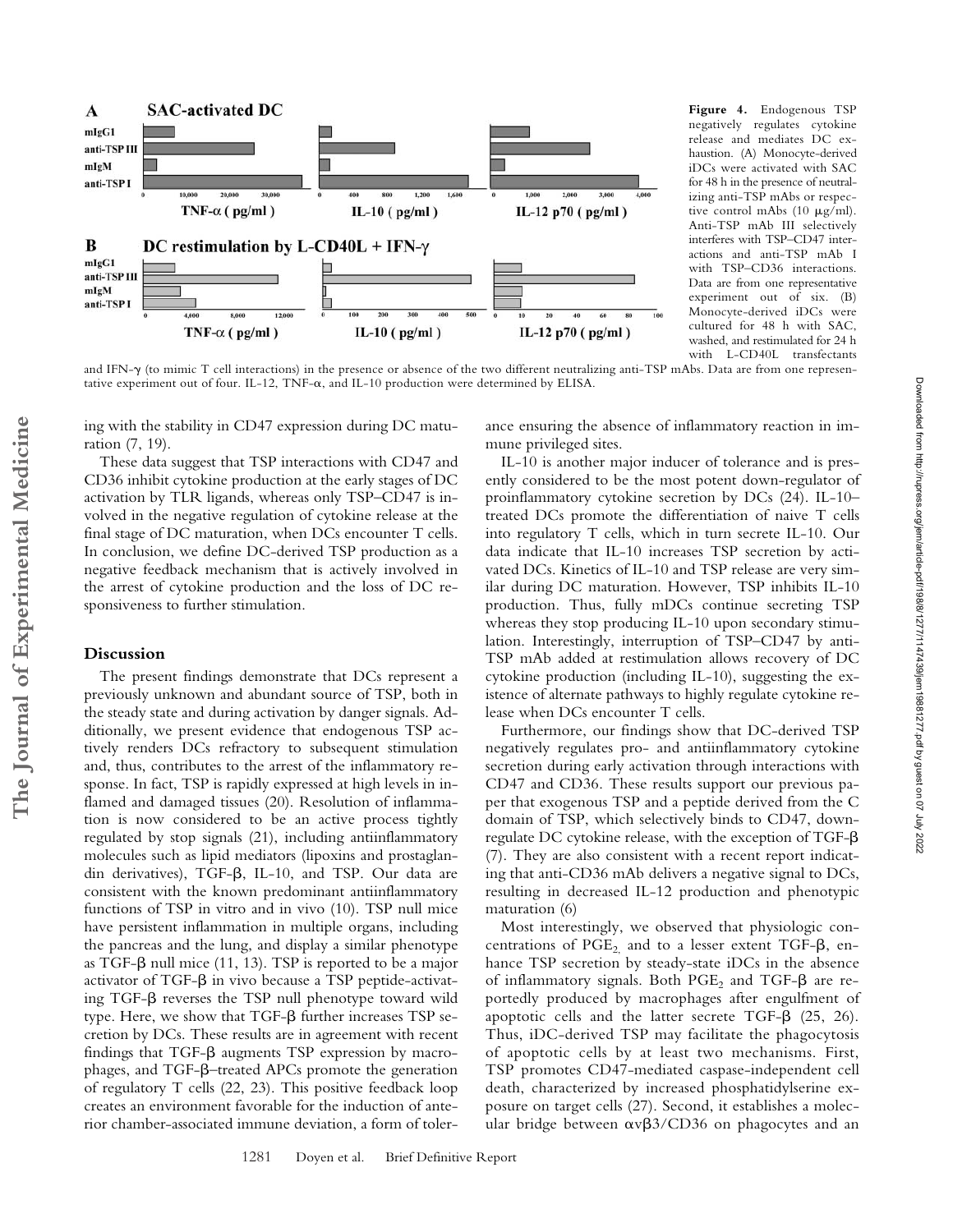unidentified receptor, possibly CD47, on dying cells (17). In that context, we postulate that iDC-derived TSP is likely to be involved in phagocytosis of damaged tissues by steady-state DCs that continuously tolerize lymph node T cells. Furthermore, TSP inhibits early T cell activation and promotes naive T cell anergy (28, 29), and active TGF- $\beta$  displays potent immunoregulatory functions, including prevention of DC maturation and activation of regulatory T cells (15, 30). Altogether, it is possible that  $PGE_2$  and  $TGF-\beta$  further amplify a  $TSP/TGF-\beta/TSP$ positive immunoregulatory loop established to ensure tolerance in the steady state. Consistent with numerous analyses, we observed that exogenous PGE<sub>2</sub> strongly inhibits cytokine release by activated DCs (3). Under these inflammatory conditions,  $PGE_2$ , like  $TGF-\beta$  and IL-10, markedly increases TSP.

Herein, we provide evidence that DC-derived TSP mediates DC exhaustion. After prolonged stimulation, DCs secrete TSP and TGF- $\beta$  and promote the generation of nonpolarized T cells, a subset of central memory T cells (2). We propose that TSP exerts its antiinflammatory activity both in the steady state, contributing to the tolerogenic function of DCs, and at the end of the inflammatory response, allowing the rapid and active resolution of inflammation. The in vivo biological relevance of the present in vitro findings is supported strongly by the inflammatory phenotype of TSP null mice.

We are grateful to Dr. C. Maliszweski for his critical review of the manuscript and thank Ms. N. Hashimoto and Ms. H. Wakita for skillful technical assistance.

The project was supported by the Canadian Institute for Health Research (grant MOP-44090) and D. Braun was sponsored by the Association pour la Recherche contre le Cancer.

*Submitted: 30 April 2003 Revised: 18 August 2003 Accepted: 28 August 2003*

#### **References**

- 1. Steinman, R.M., D. Hawiger, and M.C. Nussenzweig. 2003. Tolerogenic dendritic cells. *Annu. Rev. Immunol.* 21:685– 711.
- 2. Langenkamp, A., M. Messi, A. Lanzavecchia, and F. Sallusto. 2000. Kinetics of dendritic cell activation: impact on priming of TH1, TH2 and nonpolarized T cells. *Nat. Immunol.* 1:311–316.
- 3. Harizi, H., M. Juzan, V. Pitard, J.F. Moreau, and N. Gualde. 2002. Cyclooxygenase-2-issued prostaglandin e(2) enhances the production of endogenous IL-10, which down-regulates dendritic cell functions. *J. Immunol.* 168:2255–2563.
- 4. Morelli, A.E., and A.W. Thomson. 2003. Dendritic cells under the spell of prostaglandins. *Trends Immunol.* 24:108–111.
- 5. Aliberti, J., S. Hieny, C. Reis e Sousa, C.N. Serhan, and A. Sher. 2002. Lipoxin-mediated inhibition of IL-12 production by DCs: a mechanism for regulation of microbial immunity. *Nat. Immunol.* 3:76–82.
- 6. Urban, B.C., N. Willcox, and D.J. Roberts. 2001. A role for CD36 in the regulation of dendritic cell function. *Proc. Natl. Acad. Sci. USA.* 98:8750–8755.
- 7. Demeure, C.E., H. Tanaka, V. Mateo, M. Rubio, G. Delespesse, and M. Sarfati. 2000. CD47 engagement inhibits cytokine production and maturation of human dendritic cells. *J. Immunol.* 164:2193–2199.
- 8. Jaffe, E.A., J.T. Ruggiero, and D.J. Falcone. 1985. Monocytes and macrophages synthesize and secrete thrombospondin. *Blood.* 65:79–84.
- 9. Brown, E.J., and W.A. Frazier. 2001. Integrin-associated protein (CD47) and its ligands. *Trends Cell Biol.* 11:130–135.
- 10. Bornstein, P. 2001. Thrombospondins as matricellular modulators of cell function. *J. Clin. Invest.* 107:929–934.
- 11. Lawler, J., M. Sunday, V. Thibert, M. Duquette, E.L. George, H. Rayburn, and R.O. Hynes. 1998. Thrombospondin-1 is required for normal murine pulmonary homeostasis and its absence causes pneumonia. *J. Clin. Invest.* 101: 982–992.
- 12. Silverstein, R.L. 2002. The face of TSR revealed: an extracellular signaling domain is exposed. *J. Cell Biol.* 159:203– 206.
- 13. Crawford, S.E., V. Stellmach, J.E. Murphy-Ullrich, S.M. Ribeiro, J. Lawler, R.O. Hynes, G.P. Boivin, and N. Bouck. 1998. Thrombospondin-1 is a major activator of TGF-beta1 in vivo. *Cell.* 93:1159–1170.
- 14. Armant, M., M.-N. Avice, P. Hermann, M. Rubio, M. Kiniwa, G. Delespesse, and M. Sarfati. 1999. CD47 ligation selectively downregulates human interleukin 12 production. *J. Exp. Med.* 190:1175–1182.
- 15. Geissmann, F., P. Revy, A. Regnault, Y. Lepelletier, M. Dy, N. Brousse, S. Amigorena, O. Hermine, and A. Durandy. 1999. TGF-beta 1 prevents the noncognate maturation of human dendritic Langerhans cells. *J. Immunol.* 162:4567– 4675.
- 16. Tanaka, H., C.E. Demeure, M. Rubio, G. Delespesse, and M. Sarfati. 2000. Human monocyte-derived dendritic cells induce naive T cell differentiation into T helper cell type 2 (Th2) or Th1/Th2 effectors. Role of stimulator/responder ratio. *J. Exp. Med.* 192:405–412.
- 17. Savill, J., I. Dransfield, C. Gregory, and C. Haslett. 2002. A blast from the past: clearance of apoptotic cells regulates immune responses. *Nat. Rev. Immunol.* 2:965–975.
- 18. Fadok, V.A., D.L. Bratton, S.C. Frasch, M.L. Warner, and P.M. Henson. 1998. The role of phosphatidylserine in recognition of apoptotic cells by phagocytes. *Cell Death Differ.* 5:551–562.
- 19. Albert, M.L., S.F. Pearce, L.M. Francisco, B. Sauter, P. Roy, R.L. Silverstein, and N. Bhardwaj. 1998. Immature dendritic cells phagocytose apoptotic cells via  $\alpha_{\nu}\beta_5$  and CD36, and cross-present antigens to cytotoxic T lymphocytes. *J. Exp. Med.* 188:1359–1368.
- 20. Raugi, G.J., J.E. Olerud, and A.M. Gown. 1987. Thrombospondin in early human wound tissue. *J. Invest. Dermatol.* 89: 551–554.
- 21. Lawrence, T., D.A. Willoughby, and D.W. Gilroy. 2002. Anti-inflammatory lipid mediators and insights into the resolution of inflammation. *Nat. Rev. Immunol.* 2:787–795.
- 22. Masli, S., B. Turpie, K.H. Hecker, and J.W. Streilein. 2002. Expression of thrombospondin in TGFbeta-treated APCs and its relevance to their immune deviation-promoting properties. *J. Immunol.* 168:2264–2273.
- 23. Streilein, J.W., S. Masli, M. Takeuchi, and T. Kezuka. 2002. The eye's view of antigen presentation. *Human Immunol.* 63: 435–443.
- 24. Steinbrink, K., M. Wolfl, H. Jonuleit, J. Knop, and A.H.